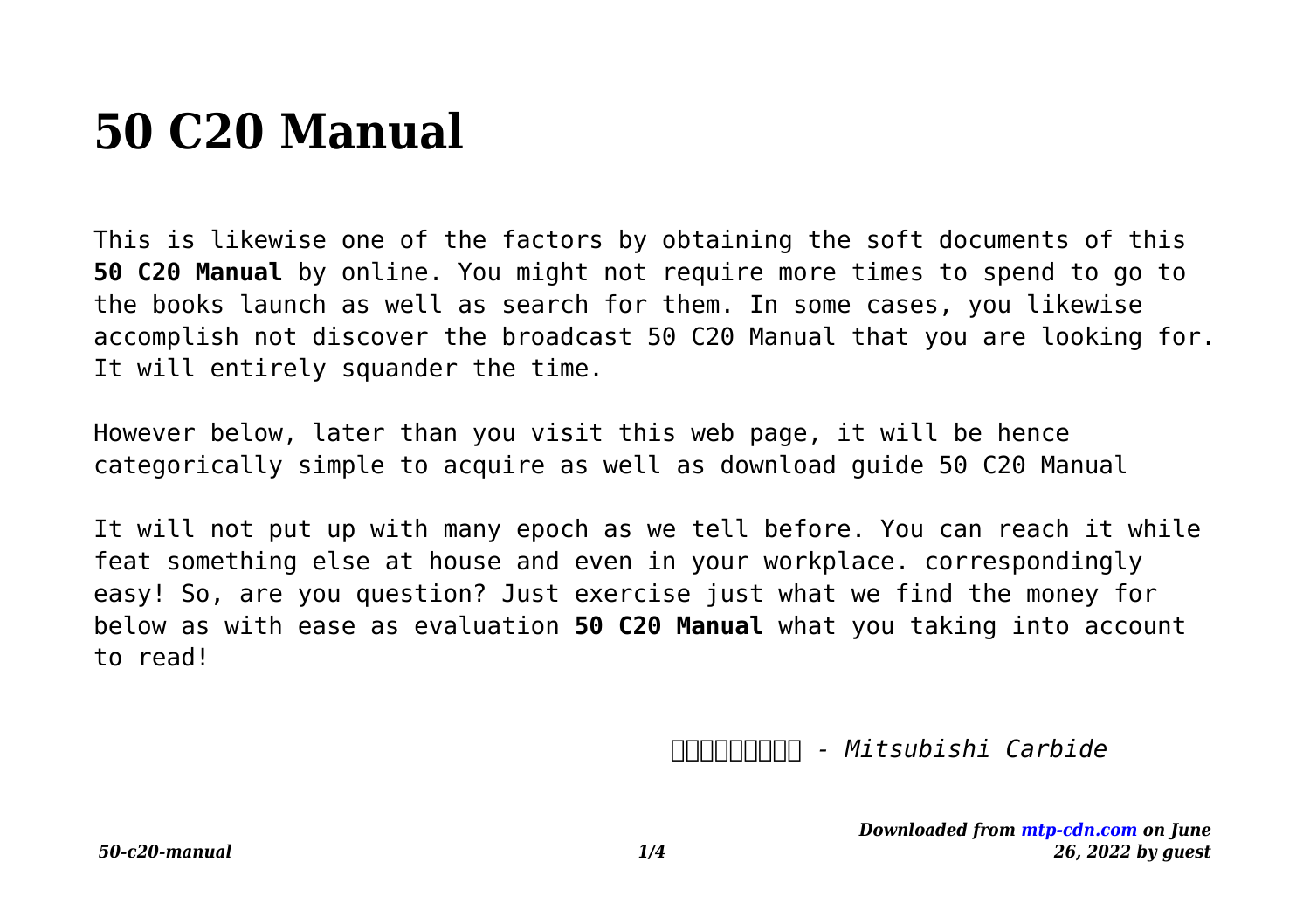– 1.0402 C22 050A20 2C CC20 C20, C21 F.112 1450 1020 20 SUM22 1.0715 9SMn28 230M07 1A S250 CF9SMn28 F.2111 11SMn28 1912 1213 Y15 SUM22L 1.0718 9SMnPb28 ––S250Pb CF9SMnPb28 11SMnPb28 1914 12L13 – – 1.0722 10SPb20 ––10PbF2 CF10Pb20 10SPb20 ––– – 1.0736 9SMn36 240M07 1B S300 CF9SMn36 12SMn35 – 1215 Y13

*6. Grasas y lípidos - UCM*

Los ácidos araquidónico (C20:4 n‐6), eicosapentaenoico (EPA C20:5 n‐3) y docosahexaenoico (DHA C22:6 n‐3) son también fisiológicamente importantes, aunque no son esenciales pues pueden sintetizarse a partir de ácido linoleico y alfalinolénico.

EG8010 demo board EGS002 Sinusoid Inverter Driver Board User Manual

EGS002 Sinusoid Inverter Driver Board User Manual 1. Description ... LED warning indication and fan control.Jumper configures 50/60Hz AC output, soft start mode and dead time. EGS002 is an improved version of EGS001 that is compatible of EGS001's original interfaces. EGS002 also integratescross-conduction prevention logic to enhance its ability of anti-interference, and LCD

…

#### **The Red Book Design Guide 01 – Fire, Acoustic & Thermal**

CSR 1125 C21 Low cost, FRL –60/60, Rw 50 CSR 3062 C22 Green Building, FRL –/60/60, Rw 50, impact resistant Sole Occupancy Unit Floor/Ceiling System No. Page No. System Feature CSR 6311 G16 Floor, low cost CSR 6360 G23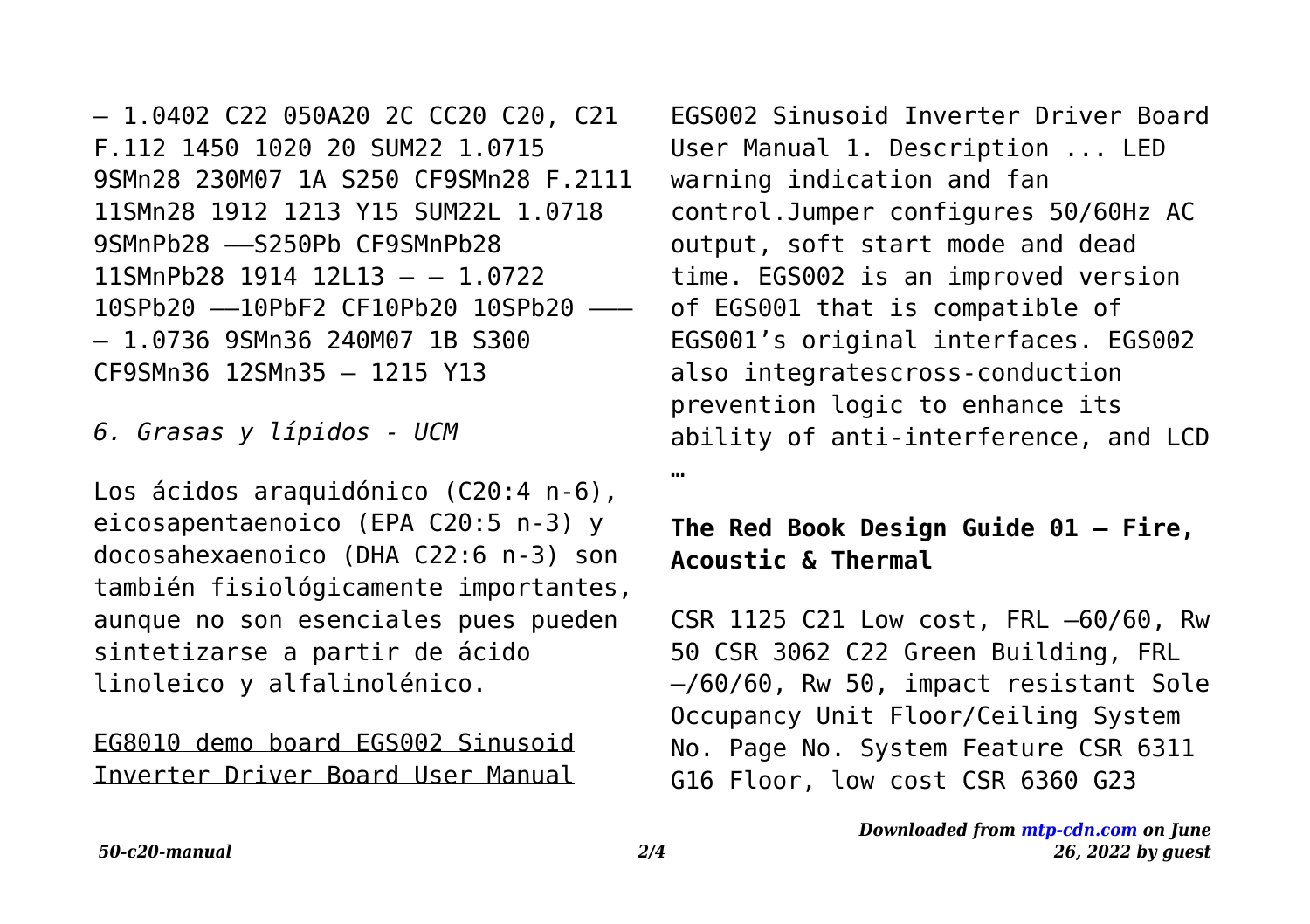Floor with services cavity Services Bulkhead/Ceiling System No. Page No. System Feature CSR 7020 H6 Rw + Ctr 40 Multi ...

*PowerFlex 40 Adjustable Frequency AC Drive - Rockwell Automation*

50°C (122°F) IP20, NEMA/UL Type Open Use Mounting Option B 25 mm (1.0 in.) 120 mm (4.7 in.) 120 mm (4.7 in.) 120 mm (4.7 in.) 120 mm (4.7 in.) Mounting Option A No clearance required between drives. Mounting Option B Closest object that may restrict air flow through the drive heat sink and chassis. English-3 To prevent drive damage, the MOVs connected to ground shall be …

#### 2022 National Science

C51 Little Rock Central HS (AR) 55 59

41 55 50 59 56 30 49 59 49 47 56 42 50 58 61 41 56 51 61 47 49 61 61 14 61 1181 57 C55 Burr and Burton Academy (VT) 56 53 61 41 54 60 61 56 44 58 59 50 36 59 58 44 61 39 43 52 61 61 42 32 30 60 15 1209 58

*Pneumatic actuator - Habonim*

Size range C15, C20, C25, C30, C30M, C35, C35M, C45, C45M, C60, C60M, C75, C75M Operating temperature NBR Viton EPDM NBR FX428-20 °C to 80 °C-20 °C to 120 °C-40 °C to 80 °C -53 °C to 100 °C (-4 °F to 176 °F) (-4 °F to 250 °F) (-40 °F to 176 °F) (-63 °F to 213 °F) Compressed gas Air, Nitrogen, CO2, Natural gas (sweet) Standards of compliance Factory …

### 7.4 Error Report Rejection Conditions – Error Codes - Ontario

*Downloaded from [mtp-cdn.com](https://mtp-cdn.com) on June 26, 2022 by guest*

*50-c20-manual 3/4*